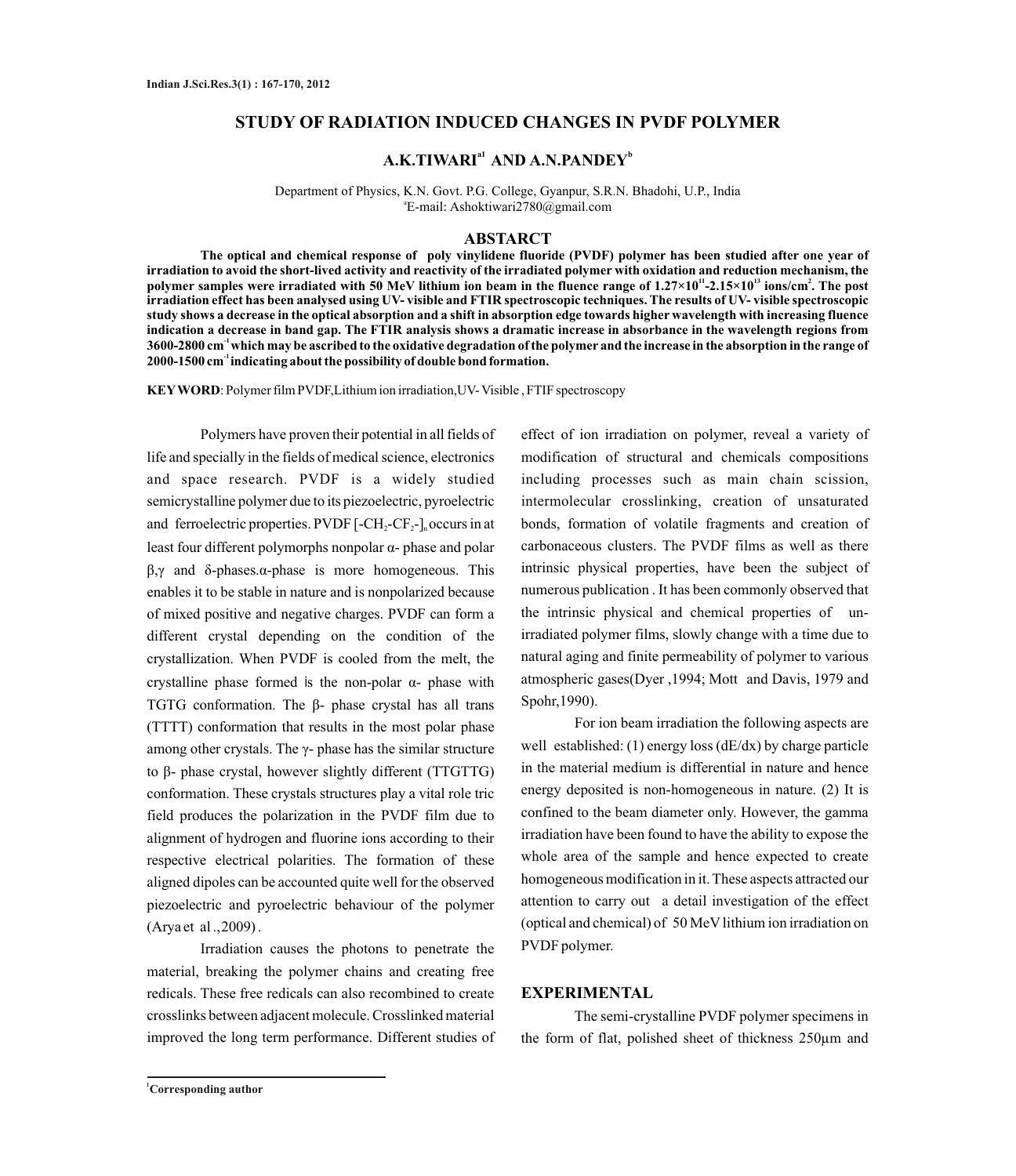density of 1.79 g.cm<sup>3</sup>, having upper working temperature of 135-150°C, were imported from UK (M/S Goodfellow). When heated above  $400^{\circ}$ C, PVDF can decompose to give highly toxic fumes of HF  $&$  F. The samples for irradiation were prepared in the size of 1cm×1cm. They were used in as- received condition without and further treatment. Three identical samples were mounted on a vertical vacuum shielded sliding ladder and irradiated in general purpose scattering chamber using 50 MeV  $\mathrm{L}^{3}$  ion beam available from the 15 UD Pelletron at the Nuclear Science Centre (NSC), New Delhi. The ion beam fluence was varied in the range of  $1.27 \times 10^{11}$  to  $2.15 \times 10^{13}$  ions cm<sup>2</sup>. In order to expose the whole target area, beam was scanned in th x-y plane. The ion beam energy and the thickness of the target were chosen so that only the modification due to the electronic energy loss affected the exposed sample. The nature of optical and chemical modification has been analyzed after one year of irradiation by using UV-visible spectrophotometer (UV-1601 PC-Shimadzu) in the range of 200-600nm and fourier transform infrared spectroscopy (FTIR- 8300 Shimadzu). All the measurements have been carried out at the ambient temperature between 22-25°C.

## **RESULTS AND DISCUSSION**

The range of 50 MeV  ${}^{7}Li^{+3}$  ion beams in the PVDF was calculated to be 351.26µm using the SRIM-97 code, which is 1.4 times the thickness of PVDF samples (Ziegler, 1997). The electronic energy loss is dominant for ions with high energy and involves the energy transfer to atoms in the target due to inelastic electron-electron interaction. Collision processes produce lattice vibration and the displacement of the target atoms. Displacement damage is usually considered to be the most important cause of material modification in solids. The SRIM-97 code indicates that 99.95% of energy lost by 50 MeV  $\mathrm{^{7}Li^{43}}$  ion in 250 µm thick PVDF is electronic in nature.The electronic stopping power of the beam,  $(dE/dx)$ , is 8.387 eV/Å and the energy deposited in the medium comes out to be 40.8 MeV.

Ultraviolet-visible (UV-vis) spectroscopy, which gives us and idea about the value of band-gap  $(E_{\circ})$ , is thus an important tool for investigation. Figure1 shows the optical absorption behaviour of the virgin and irradiated PVDF

polymer samples at the fluence of  $1.27 \times 10^{11}$ ,  $1.45 \times 10^{12}$  and  $2.15 \times 10^{13}$  ions/cm<sup>2</sup> respectively. It is clear from the observation that the absorption decreases with increasing fluence which may be attributed to scissioning of the polymer chain. A shift in the absorption edge  $(\lambda)$  towards higher wave length by 15.8 nm, indicates the decrease in band gap energy of the polymer samples. The quantitative value of the irradiation doses deposited in PVDF at three different fluences and energy band gap for the virgin and irradiated samples are given in the table-1.

Figure 2 shows the variation of obsorbance with fluence on a log-scale at two different characteristics wavelength, 361 nm and 301 nm, respectively. It is clear from the plots that absorption is maximum at 361 nm. The decrease in absorption with increasing fluence may be correlated two the scissioning (degradation) of the polymer change.

Figure 3 reports the shift of absorption-edge with fluence on a log-scale, indicating that the absorption-edge is shifting towards the higher wave-length with increasing fluence which is responsible for the decrease in the band gap energy of the irradiated PVDF polymer samples. At the fluence  $2.15 \times 10^{13}$  ions/cm<sup>2</sup> a light yellowish colour formation has been observed in the polymer due to irradiation. Figure 4(a,b) shows the FTIR spectra in the range of 4000-500 cm<sup>-1</sup> of the virgin and one of the irradiated PVDF polymer sample at the fluence of  $2.15\times10^{13}$  ions/cm<sup>2</sup>. The chemical bond of the polymers can be studied through the characterization of the vibration modes by infrared spectroscopy. In the case of unirradiated sample the asymmetric and symmetric stretching vibrations of  $CH<sub>2</sub>$ group in the PVDF sample are located, respectively at 3025  $cm<sup>-1</sup>$  and 2985  $cm<sup>-1</sup>$ ; the 2000-1500  $cm<sup>-1</sup>$  range iss the doublebond stretching vibration zone. Figure 4(b) shows the modification of the  $3400-3000$  cm<sup>-1</sup> zone due to irradiation. The increase in the absorption in the range of 2000-15000  $cm<sup>-1</sup>$  is indicating about the possibility of double bond formation. A dramatic increase in the absorbance in the wavelength region from  $3600 \text{ cm}^{-1}$  to  $2800 \text{ cm}^{-1}$  due to irradiation indicates about the oxidative degradation of PVDF polymer where C-H and O-H stretching vibrations of different types of H- bonds occur.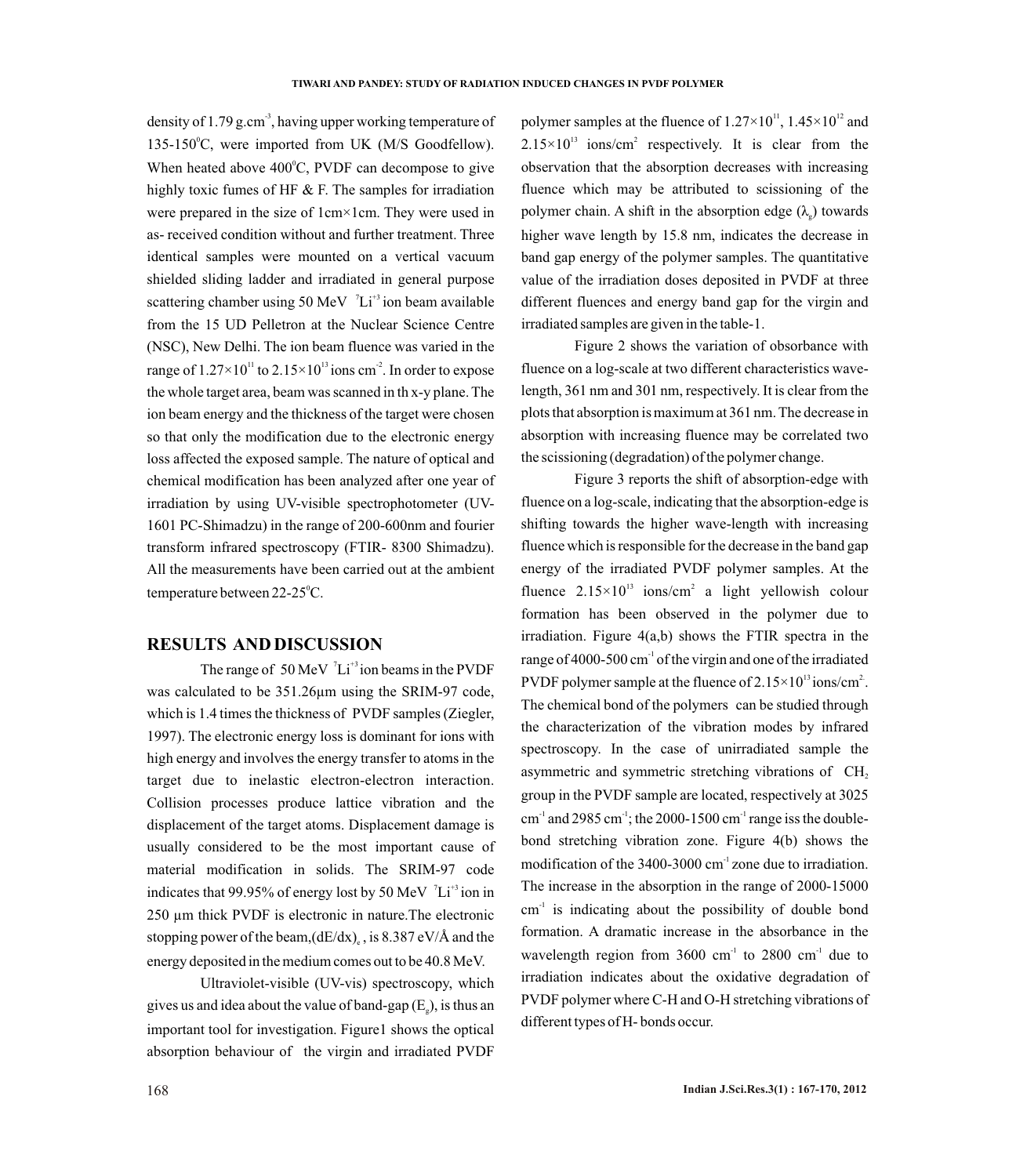## **CONCLUSION**

Due to irradiation, the decrease in the optical absorption along all the wavelengths can be correlated to the scissioning of polymeric chain.As the dose increase, the absorption edge shifts to wards the higher wave length,

resulting in decrease of band gap in the irradiated samples. The FTIR analysis indicates about the possibility of formation of double bond and oxidative degradation of the polymer. Light yellow colour formation is duo to trapped free radicals or charge species in the polymer medium.

 **Table 1: Quantitative values of absorbed does and decrease in band gap energy** 

| <b>Irradiation fluence</b> | <b>Irradiation</b> | Absorption edge | Band-gap energy |
|----------------------------|--------------------|-----------------|-----------------|
| (ions/cm <sup>2</sup> )    | deposited dos      | $(\lambda_g)$   | (eV)            |
|                            | (Joules)           | (nm)            |                 |
| $\boldsymbol{0}$           | $\bf{0}$           | 228.9           | 5.42            |
| $1.27 \times 10^{11}$      | 0.82               | 231.6           | 5.36            |
| $1.45 \times 10^{12}$      | 9.40               | 236.8           | 5.34            |
| $2.15 \times 10^{13}$      | 140.25             | 244.7           | 5.07            |



**7 + Figure 1: With a 50 MeV Li . Optical absorption spectra of (a) PVDF virgin sample, and (b-d) of the PVDF samples irradiated** ion at the fluencies of  $1.27 \times 10^{11}$   $1.45 \times 10^{12}$  and  $2.15 \times 10^{13}$  ions cm<sup>2</sup>